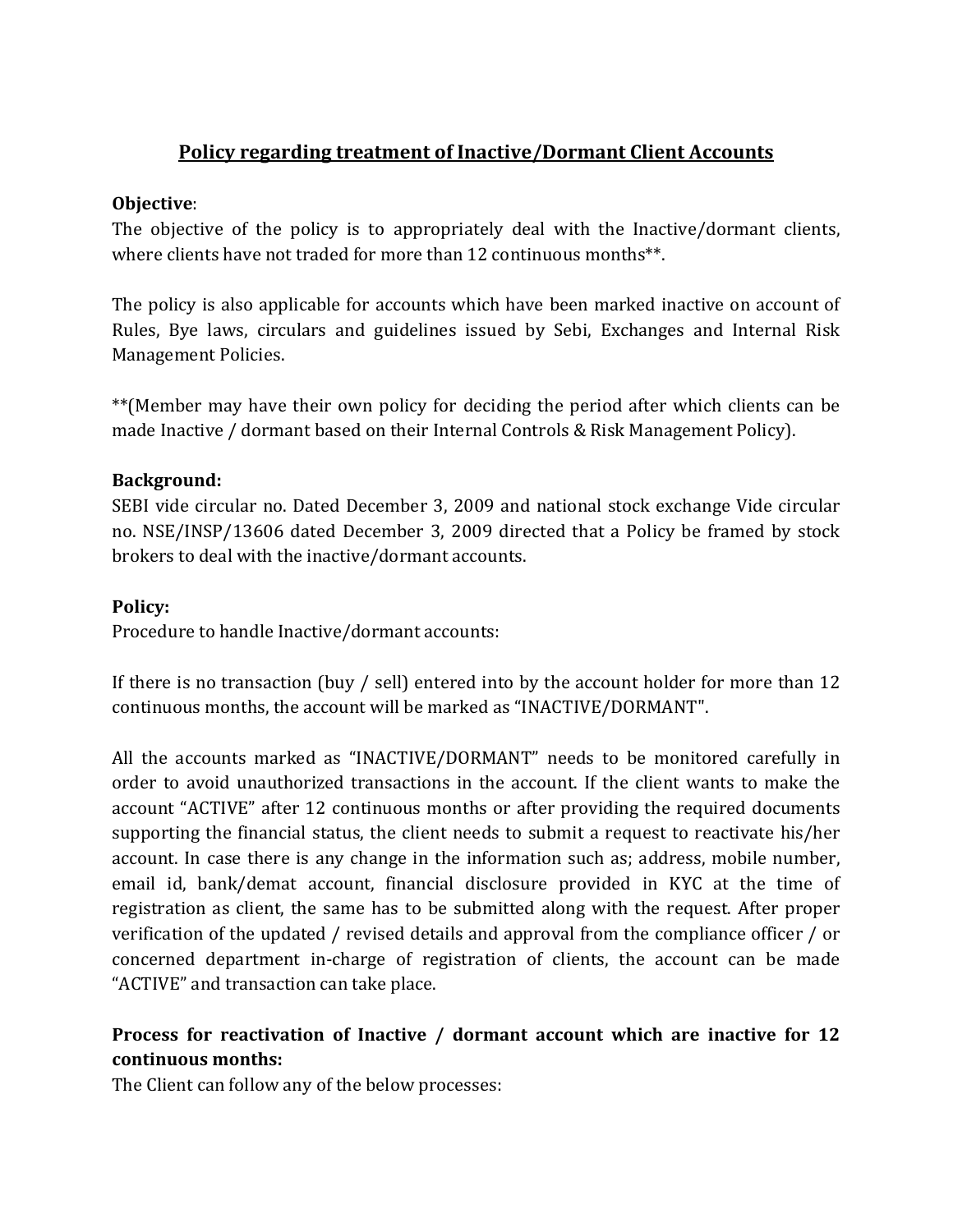Call the customer care centre/main office/branch office/sub‐broker or authorized person identifying himself (through validation questions/T‐PIN/ other confirmation tools, if any) and request for activation of account for placing orders/ transacting in the account **or**

Client can give the duly signed request in writing at any of the branch/main offices of trading member or office of sub‐broker or authorized person along with documents such as Address Proof ‐ such as Aadhar Card, Electricity Bill Passport Copy. Identity Proof such as Aadhar Card , Passport Copy, Pan Card and financial Information required for trading in derivative segment. The Client may also courier/ post the same for activation of account **or** By placing request for reactivation of account through the Internet trading portal **or** Client can also send an email from registered mail id for reactivation request.

# **Process for reactivation of Inactive / dormant account which are inactive on account of Risk Management Policies / Non Compliance as per Rules, Bye laws, Circulars and Guidelines issued by SEBI, Exchanges:**

Client can give the duly signed request in writing at any of the branch/main offices of trading member or office of sub‐broker or authorized person along with the financial Information required for trading. The Client may also courier/ post the same for activation of account.

On verification of the same the compliance officer / risk department in-charge can authorize the activation of such Inactive accounts subject to Rules, Bye laws, circulars and guidelines issued by SEBI, Exchanges and Internal Risk Management Policies.

## **Consequences of Inactive Account:**

On a client being declared inactive, the client's funds and demat account shall be settled.

Settlement of client account needs to be done as per the periodicity (monthly/quarterly) opted by the client and his/her assets (funds, securities or any other collateral) be returned to him/her and statement needs to be sent to client. Proof of sending the statements of settlement of accounts has to be maintained. Settlement of client account needs to be done at least once in a calendar quarter. In case of interim request received from the client for release of funds/securities, the funds and/or securities will be transferred to his account after due verification of the client as per the procedure mentioned above.

If client has provided running account authorization the funds/securities shall be transferred to client's bank/demat account as a part of daily settlement.